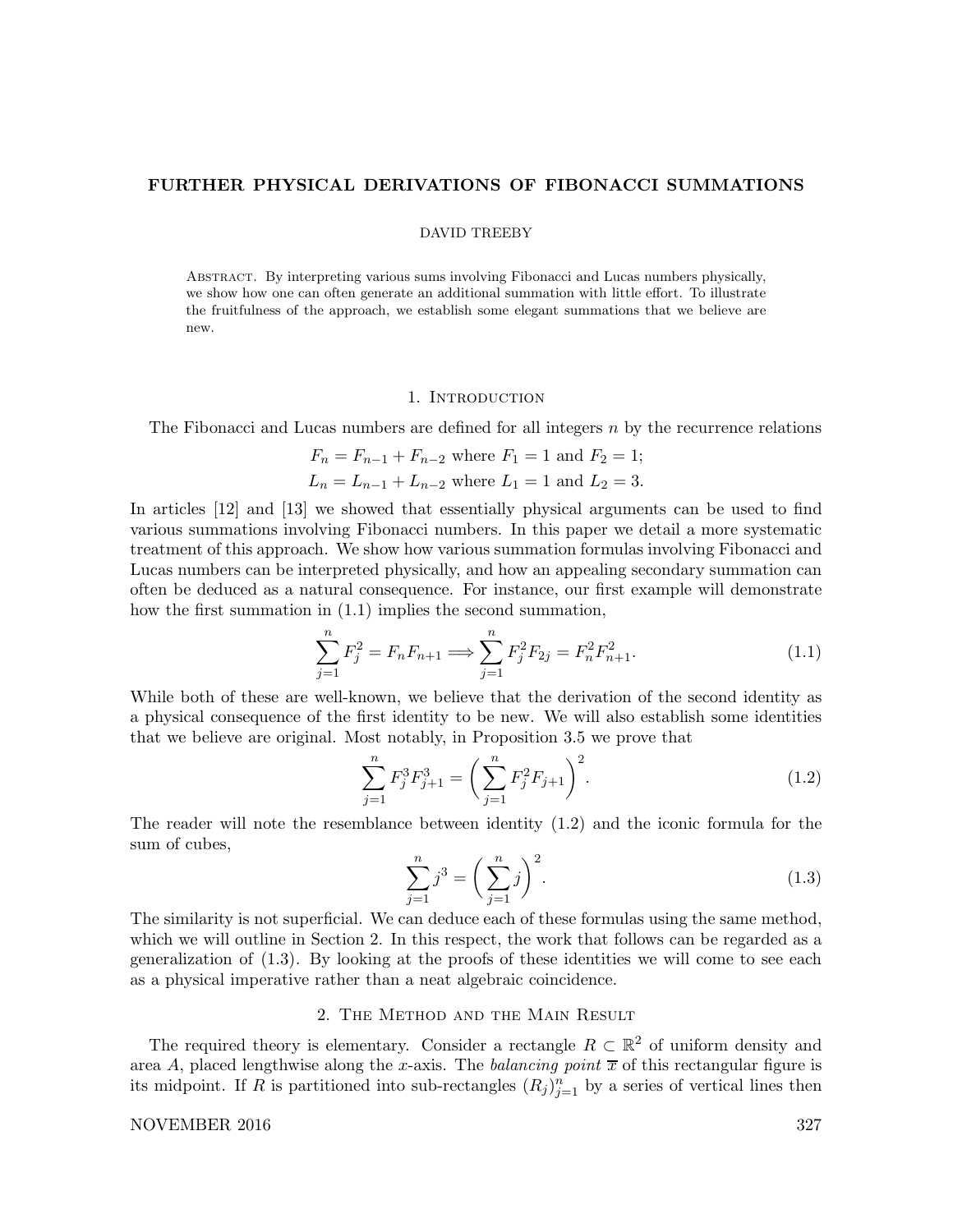the balancing point of R can also be found by finding the midpoint  $\overline{x}_j$  and area  $A_j$  of each part and then computing a weighted average,

$$
\overline{x} = \frac{\sum_{j=1}^{n} A_j \overline{x}_j}{A}.
$$
\n(2.1)

This is illustrated below in Figure 1.



Figure 1

We now show how equation  $(2.1)$  can be used to deduce each of  $(1.1)$ ,  $(1.2)$  and  $(1.3)$  in the introduction, amongst other results. To this end, we take any finite sequence of positive numbers  $(a_j)_{j=1}^n$  and let  $(S_j)_{j=1}^n$  be the sequence of partial sums,

$$
S_j = \sum_{k=1}^j a_k.
$$

We then construct rectangles of dimensions

$$
a_1 \times 1, a_2 \times 1, \ldots, a_n \times 1,
$$

and then arrange these rectangles along the  $x$ -axis as shown below in Figure 2.



Figure 2

For each  $1 \leq j \leq n$ , the midpoint  $\overline{x}_j$  of rectangle j is

$$
\overline{x}_j = \frac{1}{2}(a_j + 2S_{j-1}).
$$
\n(2.2)

The balancing point  $\bar{x}$  of the combined rectangle will be its midpoint,

$$
\overline{x} = \frac{1}{2}S_n,\tag{2.3}
$$

which can also be found using equations  $(2.1)$  and  $(2.2)$  giving

$$
\overline{x} = \frac{\sum_{j=1}^{n} a_j \overline{x}_j}{S_n} = \frac{\sum_{j=1}^{n} \frac{1}{2} \left( a_j^2 + 2a_j S_{j-1} \right)}{S_n}.
$$
\n(2.4)

By equating the right-hand sides of (2.4) and (2.3) we prove Theorem 2.1. This is the central result of the paper, and will be deployed extensively throughout Section 3.

#### 328 VOLUME 54, NUMBER 4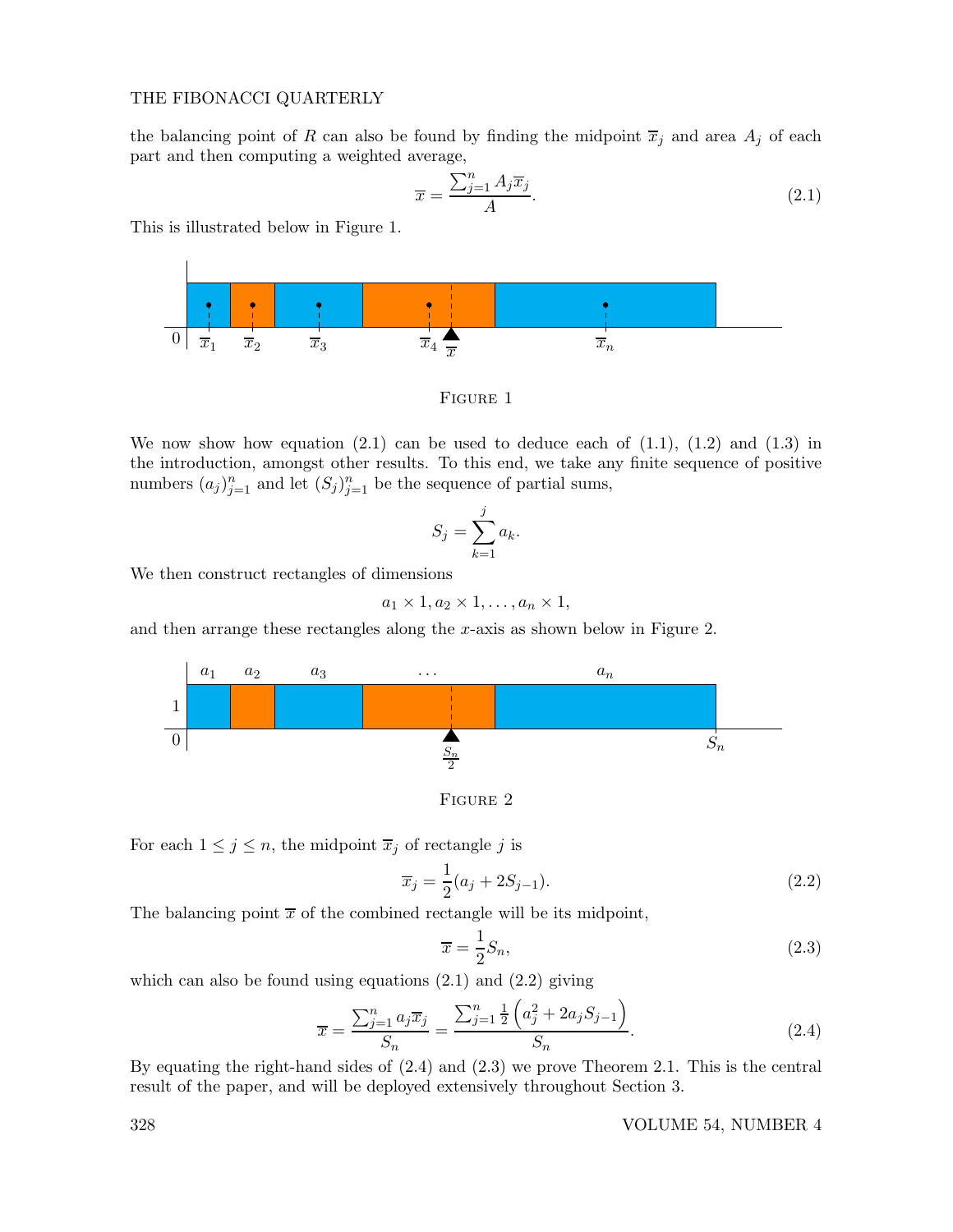**Theorem 2.1.** For any finite sequence of positive numbers  $(a_j)_{j=1}^n$  whose partial sums are  $(S_j)_{j=1}^n$  we have

$$
\sum_{j=1}^{n} (a_j^2 + 2a_j S_{j-1}) = S_n^2.
$$
\n(2.5)

A given sequence  $(a_j)_{j=1}^n$  must satisfy two informal conditions for equation (2.5) to yield an interesting result:

- (1) the closed form of  $S_n$  must be known and,
- (2)  $(a_j^2 + 2a_jS_{j-1})_{j=1}^n$  is a sequence that we would like to sum.

As we will now see, such examples are not hard to come by.

## 3. Applications

For our first example we give a simple deduction of equation (1.3).

**Example 3.1.** Let  $a_j = j$  so that

$$
S_n = \sum_{j=1}^n j = \frac{n(n+1)}{2}.
$$

It follows that

$$
a_j^2 + 2a_j S_{j-1} = j^2 + 2j \frac{j(j-1)}{2} = j^3
$$

in which case equation (2.5) yields

$$
\sum_{j=1}^{n} j^3 = \left(\frac{n(n+1)}{2}\right)^2 = \left(\sum_{j=1}^{n} j\right)^2.
$$

Note that we have established the formula for the sum of cubes without assuming the formula for the sum of squares, a prerequisite in many familiar proofs. Of course, the example is elementary. However, it does provide an interesting physical interpretation of a well-known result.

Equation (2.5), while valid for any finite sequence of positive numbers, is often productive when each term of the sequence is some product of Fibonacci or Lucas numbers, as the following two simple examples serve to illustrate.

**Example 3.2.** We first let  $a_j = F_j^2$ . It is well-known that

$$
S_n = \sum_{j=1}^n F_j^2 = F_n F_{n+1}.
$$

It follows that

$$
a_j^2 + 2a_j S_{j-1} = F_j^4 + 2F_j^3 F_{j-1}
$$
  
=  $F_j^3 (F_j + 2F_{j-1})$   
=  $F_j^3 L_j$  (as  $L_j = F_j + 2F_{j-1}$ )  
=  $F_j^2 F_{2j}$  (as  $F_{2j} = F_j L_j$ )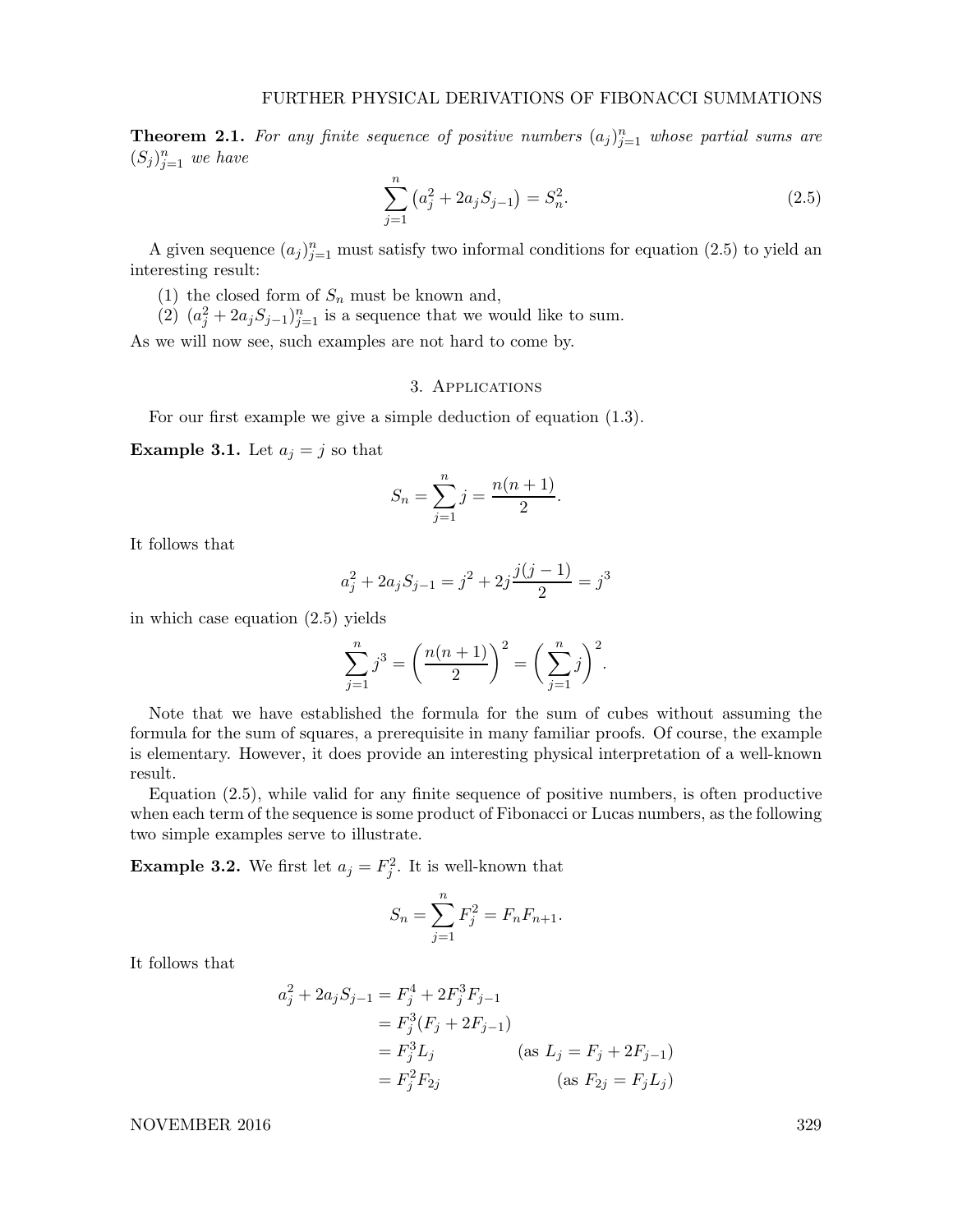in which case equation (2.5) yields

$$
\sum_{j=1}^{n} F_j^2 F_{2j} = F_n^2 F_{n+1}^2,
$$

which was also deduced by Melham in [7] using an altogether different approach.

**Example 3.3.** For our second example we let  $a_j = F_{2j}$ . We will employ the well-known result that

$$
S_n = \sum_{j=1}^n F_{2j} = F_{2n+1} - 1.
$$

Subsequently,

$$
a_j^2 + 2a_j S_{j-1} = F_{2j}^2 + 2F_{2j}(F_{2(j-1)+1} - 1)
$$
  
=  $F_{2j}(F_{2j} + 2F_{2j-1}) - 2F_{2j}$   
=  $F_{2j}L_{2j} - 2F_{2j}$  (as  $L_{2j} = F_{2j} + 2F_{2j-1}$ )  
=  $F_{4j} - 2F_{2j}$  (as  $F_{4j} = F_{2j}L_{2j}$ ).

Yet another application of equation (2.5) yields

$$
\sum_{j=1}^{n} (F_{4j} - 2F_{2j}) = (F_{2n+1} - 1)^2
$$

from which we readily obtain

$$
\sum_{j=1}^{n} F_{4j} = F_{2n+1}^2 - 1.
$$

Of course, the same procedure works for other summations and a sample of eight such results is summarized in Table 1 below. Though each will be familiar, the approach taken to establish these results is original.

Table 1. Each of the first summations implies the second summation.

$$
(1) \quad a_j = F_j \qquad : \quad \sum_{j=1}^n F_j = F_{n+2} - 1 \qquad \Longrightarrow \quad \sum_{j=1}^n F_j F_{j+3} = F_{n+2}^2 - 1
$$
\n
$$
(2) \quad a_j = L_j \qquad : \quad \sum_{j=1}^n L_j = L_{n+2} - 3 \qquad \Longrightarrow \quad \sum_{j=1}^n L_j L_{j+3} = L_{n+2}^2 - 9
$$
\n
$$
(3) \quad a_j = F_{2j} \qquad : \quad \sum_{j=1}^n F_{2j} = F_{2n+1} - 1 \qquad \Longrightarrow \quad \sum_{j=1}^n F_{4j} = F_{2n+1}^2 - 1
$$
\n
$$
(4) \quad a_j = L_{2j} \qquad : \quad \sum_{j=1}^n L_{2j} = L_{2n+1} - 1 \qquad \Longrightarrow \quad \sum_{j=1}^n F_{4j} = \frac{1}{5} (L_{2n+1}^2 - 1)
$$
\n
$$
(5) \quad a_j = F_{2j-1} \qquad : \quad \sum_{j=1}^n F_{2j-1} = F_{2n} \qquad \Longrightarrow \quad \sum_{j=1}^n F_{4j-2} = F_{2n}^2
$$
\n
$$
(6) \quad a_j = L_{2j-1} \qquad : \quad \sum_{j=1}^n L_{2j-1} = L_{2n} - 2 \qquad \Longrightarrow \quad \sum_{j=1}^n F_{4j-2} = \frac{1}{5} (L_{2n}^2 - 4)
$$
\n
$$
(7) \quad a_j = F_j^2 \qquad : \quad \sum_{j=1}^n F_j^2 = F_n F_{n+1} \qquad \Longrightarrow \quad \sum_{j=1}^n F_j^2 F_{2j} = F_n^2 F_{n+1}^2
$$
\n
$$
(8) \quad a_j = L_j^2 \qquad : \quad \sum_{j=1}^n L_j^2 = L_n L_{n+1} - 2 \qquad \Longrightarrow \quad \sum_{j=1}^n L_j^2 F_{2j} = \frac{1}{5} (L_n^2 L_{n+1}^2 - 4)
$$

330 VOLUME 54, NUMBER 4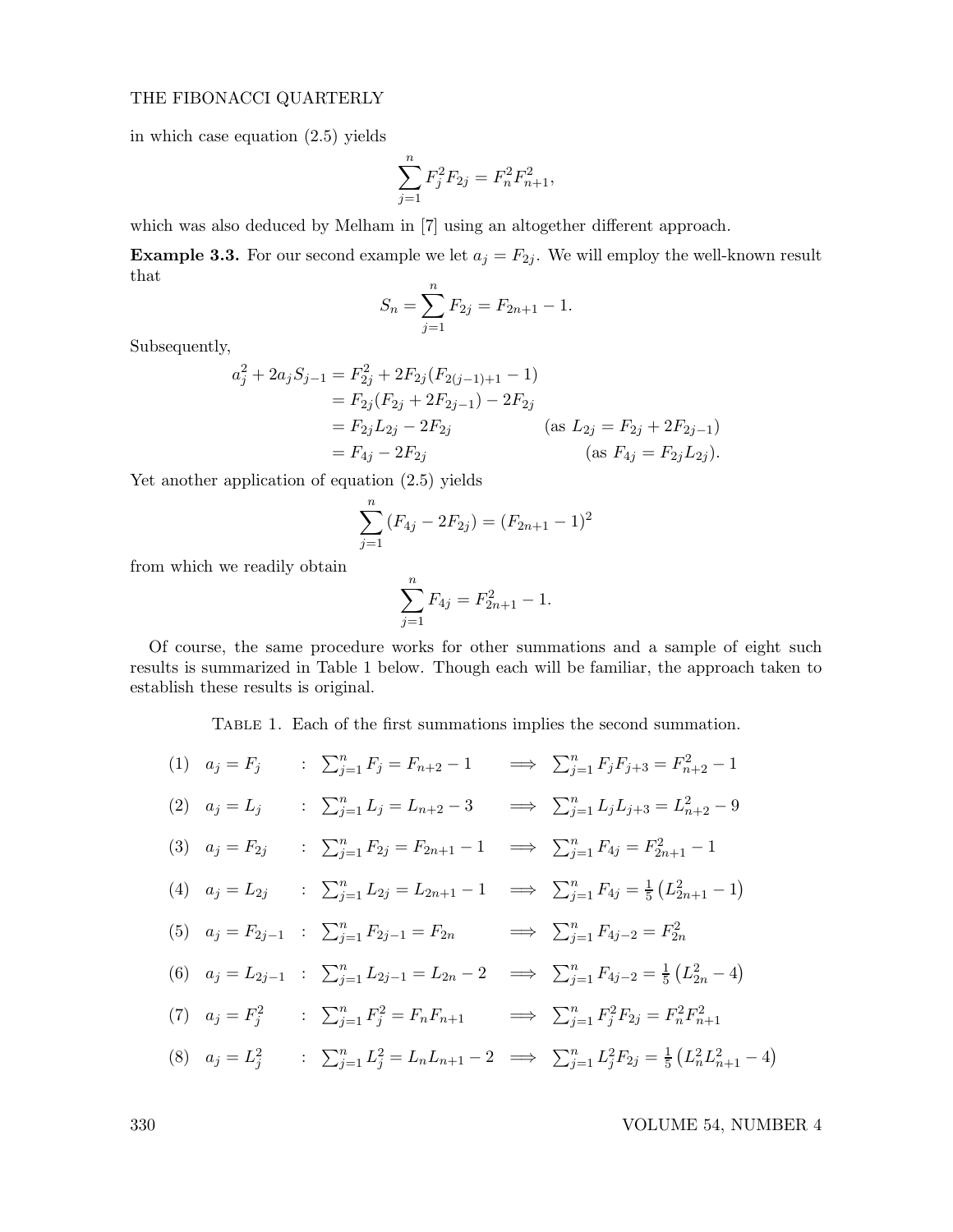## FURTHER PHYSICAL DERIVATIONS OF FIBONACCI SUMMATIONS

Interestingly, by comparing row  $(3)$  with row  $(4)$ , and row  $(5)$  with row  $(6)$ , we obtain the well-known and so-called *fundamental identity*,

$$
L_n^2 - 5F_n^2 = (-1)^n 4,\tag{3.1}
$$

the importance of which is detailed by Rabinowitz [9]. By looking at individual rows we can make further observations. For instance, by considering row (5) we see that

$$
\sum_{j=1}^{n} F_{4j-2} = \left(\sum_{j=1}^{n} F_{2j-1}\right)^2.
$$

Example 3.4. Suppose we now begin with the remarkable (and remarkably imposing) result deduced by Melham [7, equation (1.3)],

$$
\sum_{j=1}^{n} F_j F_{j+1} F_{j+2}^2 F_{j+3} F_{j+4} = \frac{1}{4} F_n F_{n+1} F_{n+2} F_{n+3} F_{n+4} F_{n+5}.
$$
 (3.2)

As before, we let  $a_j = F_j F_{j+1} F_{j+2}^2 F_{j+3} F_{j+4}$  so that by equation (3.2) we have

$$
S_n = \frac{1}{4} F_n F_{n+1} F_{n+2} F_{n+3} F_{n+4} F_{n+5}.
$$

It follows that

$$
a_j^2 + 2a_j S_{j-1} = F_j^2 F_{j+1}^2 F_{j+2}^4 F_{j+3}^2 F_{j+4}^2 + \frac{1}{2} F_{j-1} F_j^2 F_{j+1}^2 F_{j+2}^2 F_{j+3}^2 F_{j+4}^2
$$
  
\n
$$
= \frac{1}{2} F_j^2 F_{j+1}^2 F_{j+2}^3 F_{j+3}^2 F_{j+4}^2 (2F_{j+2} + F_{j-1})
$$
  
\n
$$
= \frac{1}{2} F_j^2 F_{j+1}^2 F_{j+2}^3 F_{j+3}^2 F_{j+4}^2 L_{j+2}
$$
  
\n
$$
= \frac{1}{2} F_j^2 F_{j+1}^2 F_{j+2}^2 F_{j+3}^2 F_{j+4}^2 F_{2j+4}
$$
  
\n
$$
(as \tF_{2j+4} = F_{j+2} L_{j+2}).
$$

Therefore equation (2.5) yields

$$
\sum_{j=1}^{n} F_j^2 F_{j+1}^2 F_{j+2}^2 F_{j+3}^2 F_{j+4}^2 F_{2j+4} = \frac{1}{8} F_n^2 F_{n+1}^2 F_{n+2}^2 F_{n+3}^2 F_{n+4}^2 F_{n+5}^2.
$$
 (3.3)

Equation  $(3.3)$  is also deduced by Melham [8, equation  $(2.7)$ ], independently of  $(3.2)$  rather than as a consequence of it.

The method that we have discovered can also be applied sequentially. For instance, if we begin with an elegant result first discovered by Block in [2],

$$
\sum_{j=1}^{n} F_j^2 F_{j+1} = \frac{1}{2} F_n F_{n+1} F_{n+2},\tag{3.4}
$$

then we can establish equations (3.5) and (3.6) below. We believe that these are original. Note that (3.4) is easily proved; although induction will suffice, Clary and Hemenway [3, p.135] demonstrate a particularly clean approach.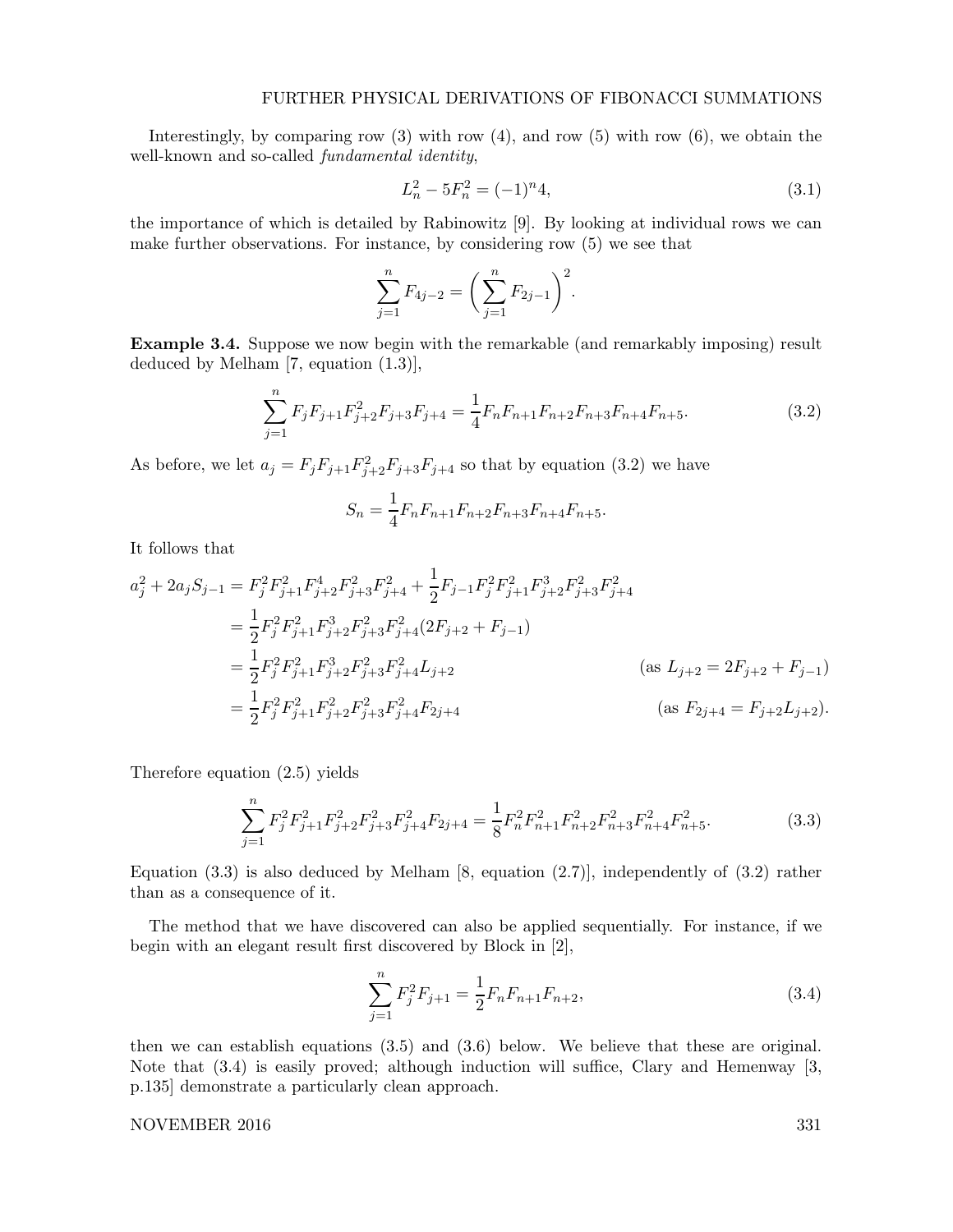**Proposition 3.5.** Equation  $(3.4)$  implies  $(3.5)$  which in turn implies  $(3.6)$  where

$$
\sum_{j=1}^{n} F_j^3 F_{j+1}^3 = \frac{1}{4} F_n^2 F_{n+1}^2 F_{n+2}^2,
$$
\n(3.5)

$$
\sum_{j=1}^{n} F_j^5 F_{j+1}^5 F_{2j+1} = \frac{1}{8} F_n^4 F_{n+1}^4 F_{n+2}^4.
$$
\n(3.6)

*Proof.* We prove that equation (3.5) implies (3.6). Let  $a_j = F_j^3 F_{j+1}^3$  so that by equation (3.5) we have

$$
S_n = \frac{1}{4} F_n^2 F_{n+1}^2 F_{n+2}^2.
$$

Therefore,

$$
a_j^2 + 2a_j S_{j-1} = F_j^6 F_{j+1}^6 + \frac{1}{2} F_{j-1}^2 F_j^5 F_{j+1}^5
$$
  
= 
$$
\frac{1}{2} F_j^5 F_{j+1}^5 (2F_j F_{j+1} + F_{j-1}^2)
$$
  
= 
$$
\frac{1}{2} F_j^5 F_{j+1}^5 F_{2j+1}
$$
 (3.7)

where line (3.7) is deduced from the fact that

$$
2F_jF_{j+1} + F_{j-1}^2 = 2(F_j + F_{j-1})F_j + F_{j-1}^2
$$
  
=  $F_j^2 + F_j^2 + 2F_jF_{j-1} + F_{j-1}^2$   
=  $F_j^2 + (F_j + F_{j-1})^2$   
=  $F_j^2 + F_{j+1}^2$   
=  $F_{2j+1}.$ 

Finally, we obtain equation  $(3.6)$  by making use of equation  $(3.7)$  in  $(2.5)$ . The proof that equation (3.4) implies (3.5) is similar and is therefore omitted.  $\square$ 

A couple remarks. First, note that equations (3.4) and (3.5) imply (1.2) that is given in the introduction. And secondly, we do not obtain a formula of any particular interest if we apply the method once more to (3.6).

The method of discovery of equations (3.5) and (3.6) does not work quite as gracefully for Lucas numbers. Nonetheless, each does have a corresponding counterpart. In this case, we begin with the Lucas counterpart to equation (3.4) [7, equation (3.2)],

$$
\sum_{j=1}^{n} L_j^2 L_{j+1} = \frac{[L_j L_{j+1} L_{j+2}]_0^n}{2}.
$$
\n(3.8)

Here, and later, we follow the convention that  $j$  serves as a dummy variable on the right-hand side of (3.8),

$$
[L_jL_{j+1}L_{j+2}]_0^n = L_nL_{n+1}L_{n+2} - L_0L_1L_2.
$$

Assuming (3.8) we easily obtain Proposition 3.6, which we also believe to be original. We have omitted the proof as it is no more illuminating than the proof of Proposition 3.5.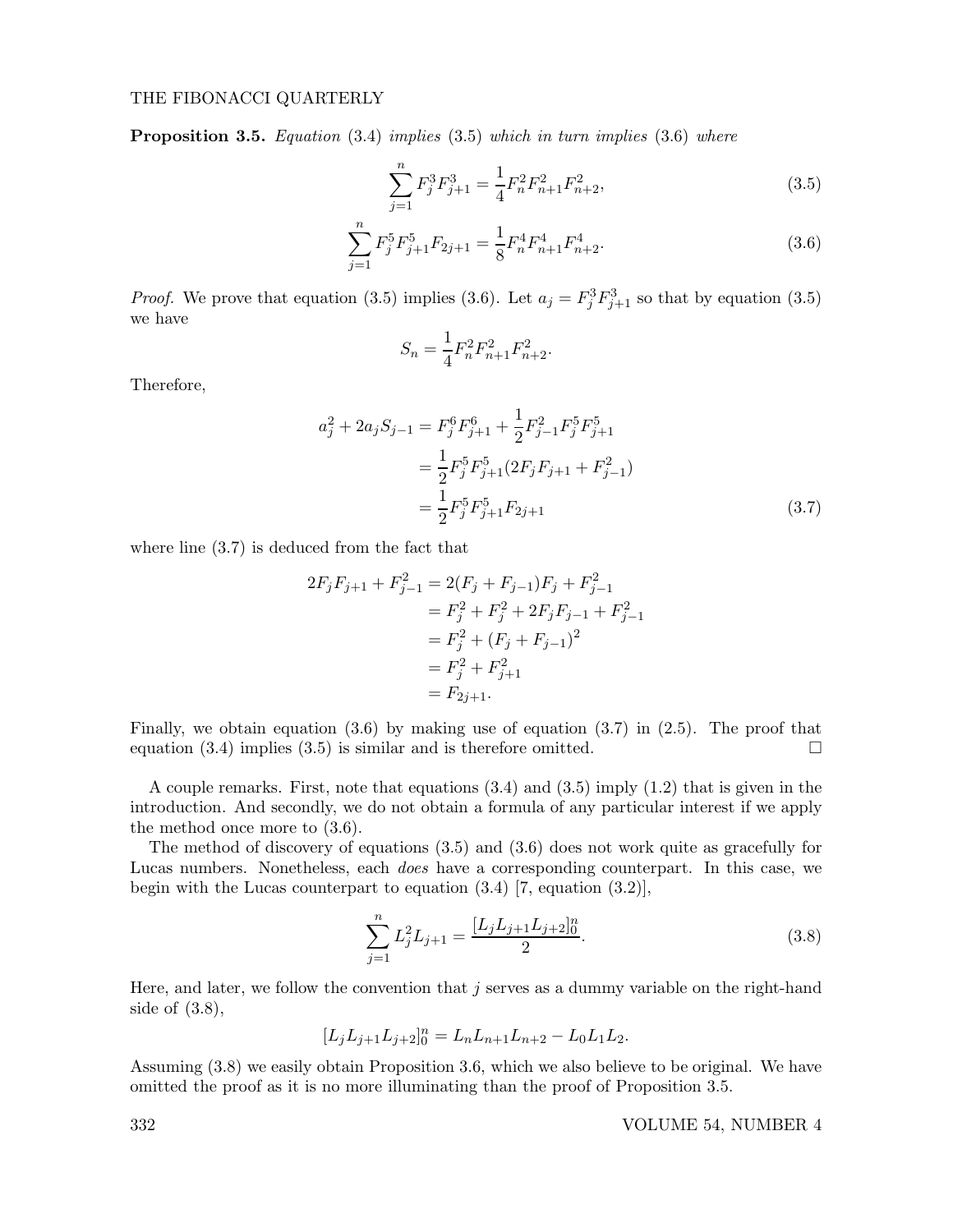Proposition 3.6. Given equation  $(3.8)$  we have

$$
\sum_{j=1}^{n} L_j^3 L_{j+1}^3 = \frac{[L_j^2 L_{j+1}^2 L_{j+2}^2]_0^n}{4},\tag{3.9}
$$

$$
\sum_{j=1}^{n} L_j^5 L_{j+1}^5 F_{2j+1} = \frac{[L_j^4 L_{j+1}^4 L_{j+2}^4]_0^n}{40}.
$$
\n(3.10)

We conclude with one final result, the proof of which depends on an identity that has recently been considered by Sury [11], and which has received further attention in this Fibonacci *Quarterly* [4] and elsewhere (see, e.g., [5] and [6]),

$$
\sum_{j=0}^{n} 2^{j} L_{j} = 2^{n+1} F_{n+1}.
$$
\n(3.11)

Using the method outlined in this paper, the reader might like to show that equation (3.11) yields what we believe is a further original identity,

$$
\sum_{j=0}^{n} 2^{2j} L_j F_{j+3} = 2^{2n+2} F_{n+1}^2.
$$
 (3.12)

#### 4. Closing Remarks

This paper could not possibly provide a complete account of the Fibonacci and Lucas summations discoverable by the method that we have detailed. Therefore the reader has ample opportunity to discover additional results using this method. Moreover, combinatorists might also like to ponder if the new identities presented here have proofs, similar to those detailed in Benjamin and Quinn [1].

#### Acknowledgement

With thanks to Ray Melham who encouraged me to search for Proposition 3.6, and to the anonymous reviewer whose thoughtful suggestions have substantially improved the presentation of this paper. Thanks also to my supervisors Heiko Dietrich, Burkard Polster and Marty Ross for their ongoing help and guidance.

#### **REFERENCES**

- [1] A. T. Benjamin and J. Quinn, Proofs and Really Count, The Mathematical Association of America, Washington, 2003.
- [2] D. Block, Curiosum 330: Fibonacci summations, Scripta Mathematica, 19.2–3 (1953), 191.
- [3] S. Clary and P. Hemenway, On sums of cubes of Fibonacci numbers, Applications of Fibonacci Numbers, Springer Netherlands, (1993), 123–136.
- [4] T. Edgar, Extending some Fibonacci-Lucas relations, The Fibonacci Quarterly, 54.1 (2016), 79.
- [5] H. Kwong, An alternate proof of Sury's Fibonacci-Lucas relation, Amer. Math Monthly, 121.6 (2014), 79.
- [6] D. Marques, A new Fibonacci-Lucas relation, Amer. Math Monthly, 122.7 (2015), 683.
- [7] R. S. Melham, Sums of certain products of Fibonacci and Lucas numbers, The Fibonacci Quarterly, 37.3 (1999), 248–251.
- [8] R. S. Melham, Sums of certain products of Fibonacci and Lucas numbers Part II, The Fibonacci Quarterly, 38.1 (2000), 2–7.
- [9] S. Rabinowitz, Algorithmic manipulation of Fibonacci identities, Applications of Fibonacci Numbers: Volume 6, Springer Netherlands, (1994), 389–408.
- [10] L. J. Slater, Generalized Hypergeometric Functions, Cambridge University Press, Cambridge, 1966.
- [11] B. Sury, A Polynomial parent to a Fibonacci-Lucas relation, Amer. Math Monthly, **121.3** (2014), 236.